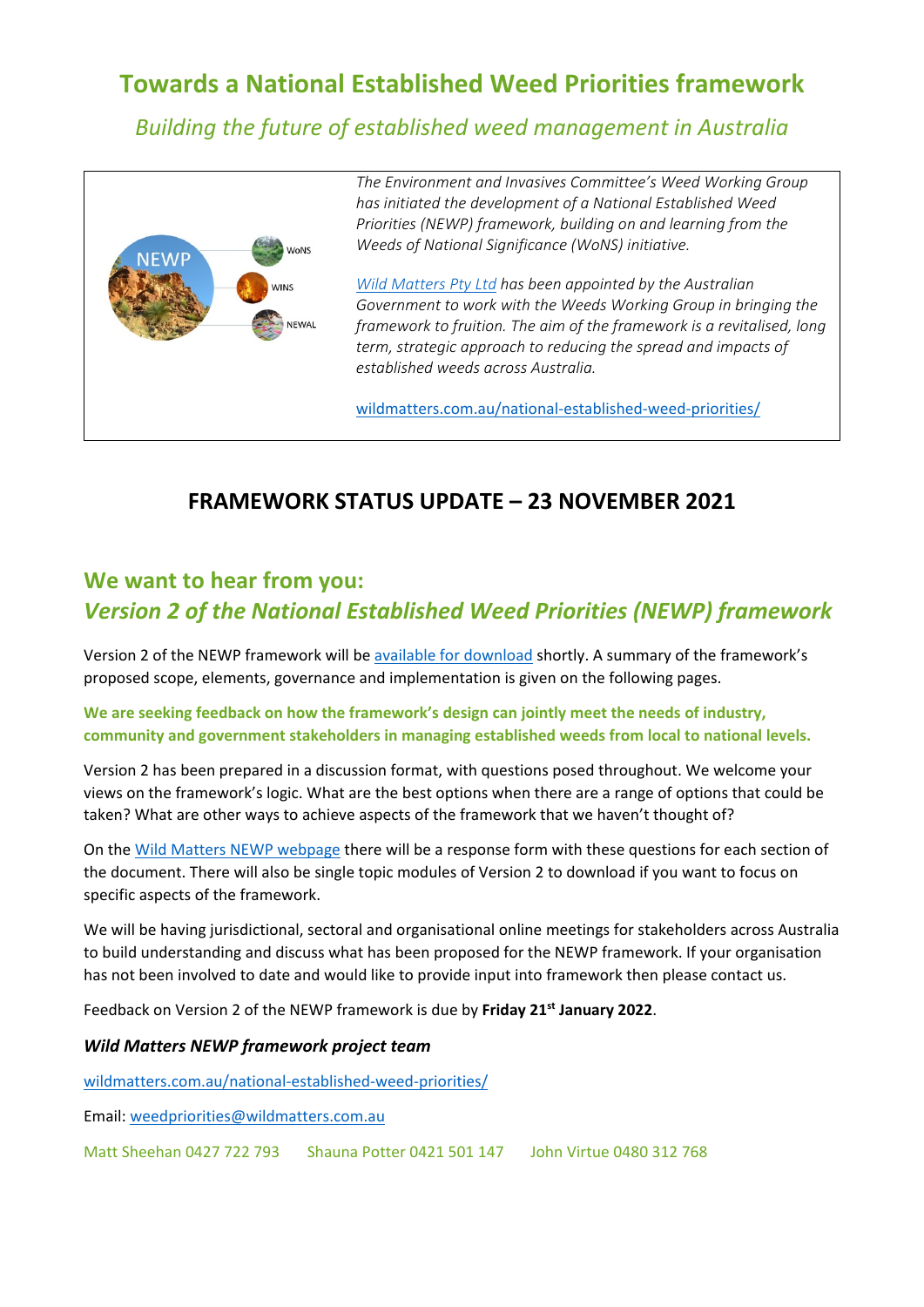# **Summary of draft NEWP framework**

The draft National Established Weed Priorities (NEWP) framework outlines a proposed program that will:

- deliver information, tools and training to support and enhance on-ground management of established weeds
- enhance knowledge sharing and networks
- provide a conduit to research and development activity
- identify and document priority areas for investment in strategic plans
- strengthen collaboration through national coordination, and
- draw on the above to provide a strategic base to leverage funds, either through grants, in-kind contributions or other investment from government, industry and the community.

The program outlined in the framework is not intended to:

- provide a primary funding source for on-ground control actions
- provide a prescriptive approach to managing weeds/issues
- override the value or intent of local/regional plans or strategies, or
- continue national coordination for a weed until it is removed from the Australian landscape this is not achievable as, by definition, established weeds cannot feasibly be eradicated.

The NEWP framework acknowledges that reducing the spread and impact of established weeds relies on the work of many. Additional contributions will be required to achieve these long term outcomes, as identified in Figure 1 below. Achieving and maintaining long-term impact reduction and spread prevention is reliant on uptake of the framework's deliverables, as well as leveraging funding and support from stakeholders to undertake on-ground control, prevention, and restoration activities.



Figure 1 – NEWP framework and other contributions to achieving established weed management outcomes

The framework is intended to be a catalyst for stronger national action on established weed management. It will aid community, industry and government stakeholders in making the case for future investment and partnerships in tackling weed priorities.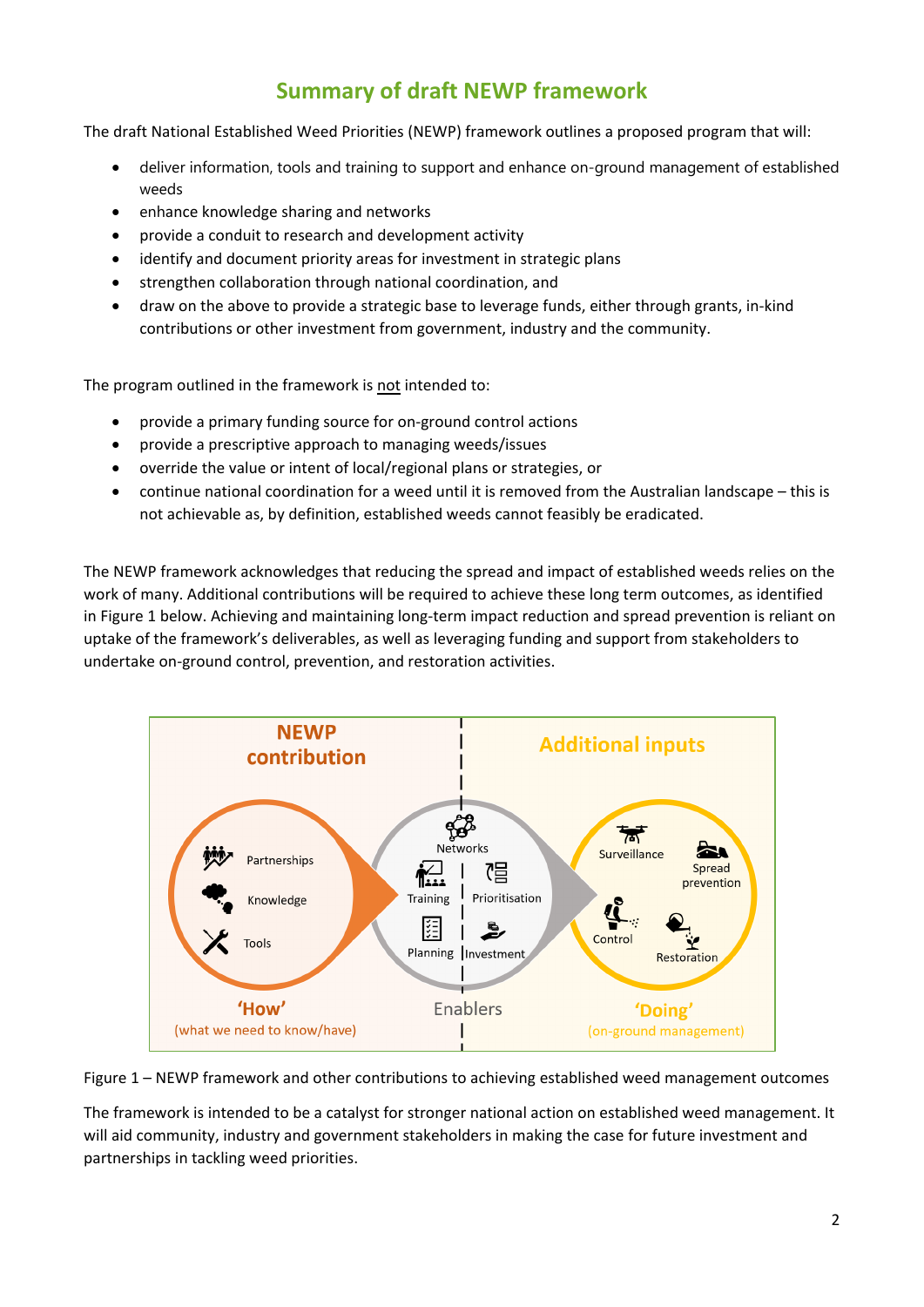

#### *EPDNS Framework*

National priorities jointly set by industry, community and government

Priorities determined by considering:

- 1) Nationally significant Impact
- 2) Feasibility of management
- 3) Benefits of national coordination



# *Australian Weeds Strategy (AWS)*

Goal 2: Minimise the impact of established

## *Draft Vision*

*Industry, community and government stakeholders routinely collaborate to better manage established weed priorities at all levels. Stakeholders share a goal to strategically, practically and sustainably prevent the spread and reduce the economic, environmental and social impacts of established weeds.*

#### *Included within scope of the NEWP framework*

- Eligible weeds could range from those only established in one region to species that are widespread across Australia, as long as they pose nationally significant impacts and will benefit from a national approach
- All land uses, including primary industries, conservation, Indigenous lands, forestry, aquatic systems, public amenity or other areas where established weeds are having an impact
- A broad range of possible actions, including coordination, RD&E, guiding on-ground control, surveillance, policy development, communication and spread prevention
- The framework is being designed for the long-term, with the intention that it will be a key driver for the next 10 years and beyond of collaborative action across Australia in addressing established weed priorities.

#### *What is an established weed?*

Taking the lead from the EPDNS framework, established weeds in the context of the NEWP framework can be described as:

- a self-sustaining weed that occurs in Australia and is not regarded as eradicable (whether in terms of technical feasibility or a cost: benefit analysis)
- either being distributed widely across Australia, or only regionally distributed. A regionallydistributed established weed may be the subject of containment measures to mitigate further spread
- excluding native or indigenous plants.

Additionally, for a weed to be listed as nationally significant there must be tangible benefits from having a nationally coordinated approach or national plan for the species. The framework further defines what the tangible benefits of nationally coordination are.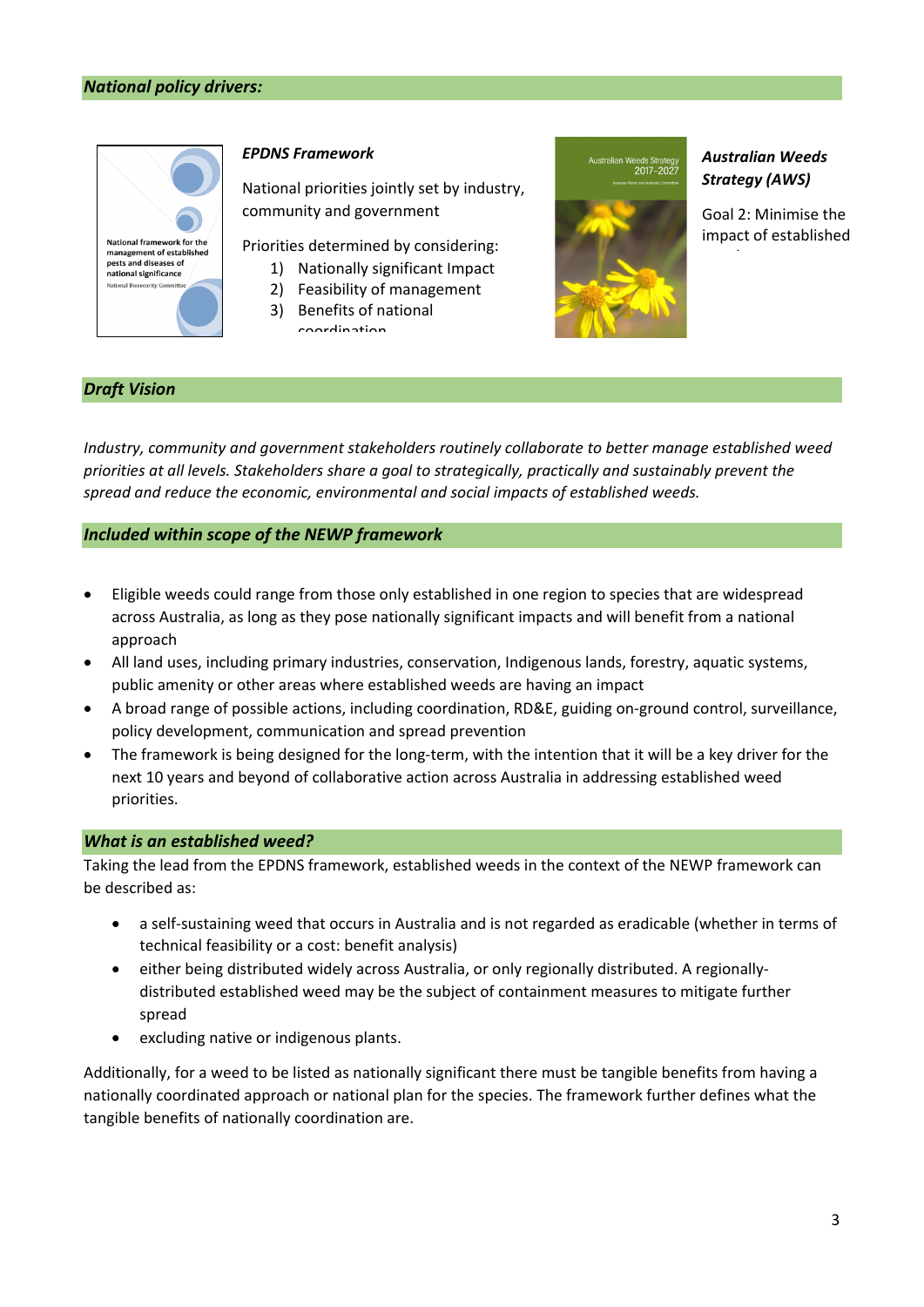#### *Principles*

The NEWP framework aligns with the principles of the [Australian Weed Strategy](https://www.agriculture.gov.au/sites/default/files/sitecollectiondocuments/pests-diseases-weeds/consultation/aws-final.docx) and the EPDNS [Framework.](https://www.awe.gov.au/biosecurity-trade/policy/partnerships/nbc/intergovernmental-agreement-on-biosecurity/national-framework) The following principles have been identified in the framework.

- 1. National established weed priorities need to take state/territory, regional and local weed management objectives into consideration, recognising that priorities can differ amongst stakeholders and scales.
- 2. Established weed management is primarily undertaken at the local level.
- 3. Utilising, aligning with and partnering across existing frameworks, systems and programs can bring synergies to increase effectiveness and efficiency of achieving outcomes.
- 4. Protecting assets usually requires the management of multiple weeds and other threats in an integrated manner.
- 5. Sustained resourcing is required over multiple years to successfully manage established weed infestations and achieve long-term reduction in impacts.
- 6. Management tools and information developed needs to be practical and cost effective for ready uptake by land managers.
- 7. Established weed priorities should remain responsive and be subject to regular review. This includes the flexibility to change priorities according to emerging needs or risks, feasibility of actions and benefits of reallocating available resources.

#### *Stakeholders in established weed management*

# STAKEHOLDERS IN ESTABLISHED WEEDS

#### **Local**

- Property level:
	- **·** farmers
	- · govt lands
	- indigenous private conservation
	- **forestry**
	- · tourism
	- **•** resources
	- · utilities
	- residential
- Volunteer groups
- Local government\*
- Contractors

#### **Regional**

- NRM bodies\* · Indigenous Land
- Councils
- Pastoral leases • Regional

development organisations

- 
- 

#### **State/Territory**

- Government agencies. incl.:
	- Biosecurity\*
	- primary industries
	- National Parks
- $\blacksquare$  Peak bodies:
	-
	- environment
	- weeds

# **National**

- Government agencies,  $ind.$ 
	- · biosecurity
	- primary industries
	- National Landcare<br>Program
	- · Indigenous Lands
- Peak bodies:
	- · agricultural
	- conservation /<br>environment
- RD&E
	- · Universities
	- $RDCs$
	- CSIRO
	- · Herbaria

\* May also be weed management authorities depending on jurisdiction

- · agricultural conservation /
	-
	-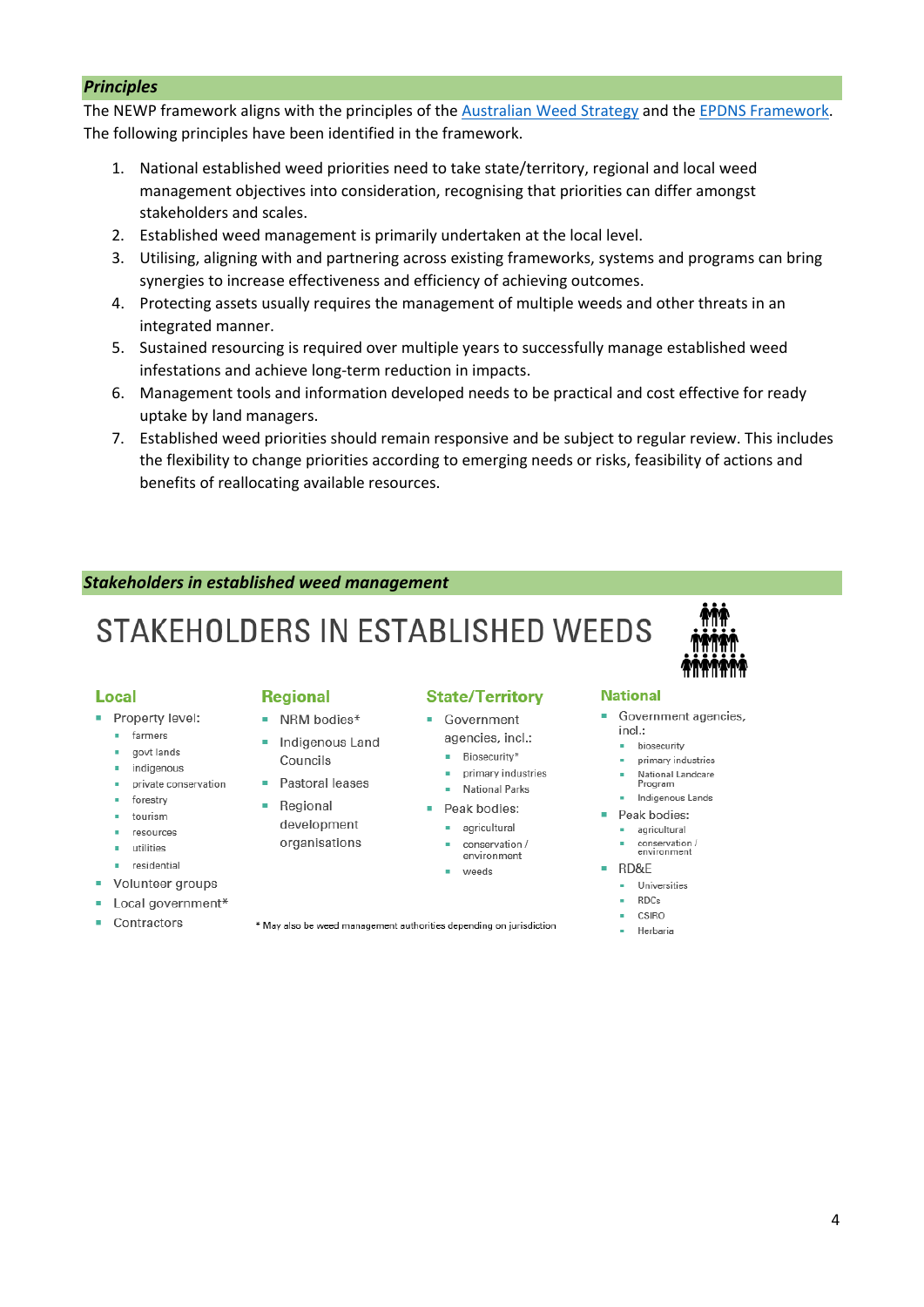# *Draft Program Logic*

**Program Objective:** *Support and enhance on-ground control of established weeds through the delivery of information, tools and training; knowledge sharing and networks; identifying research and development needs and opportunities; and by identifying priority areas for investment.*

| <b>Problem</b>                        | <b>Inputs</b>                                  | <b>Outputs:</b>                                            | <b>Outputs:</b>              | Short-term                                | Medium-term               | Long-term                                   |
|---------------------------------------|------------------------------------------------|------------------------------------------------------------|------------------------------|-------------------------------------------|---------------------------|---------------------------------------------|
| <b>Statement</b>                      |                                                | <b>activities</b>                                          | <b>Participation</b>         | outcomes                                  | outcomes                  | outcomes                                    |
| <b>Established weeds</b>              | <b>EPDNS</b> principles                        | Process and                                                | Private land managers-       | 1-3 years                                 | 3-5 years                 | 5-20 years                                  |
| impact on both                        |                                                | methodology for                                            | other (farmers, residential, |                                           |                           |                                             |
| production systems and                | <b>NEWP</b>                                    | determining                                                | Indigenous, private          | weed managers have                        | Land holder/manager       | <b>Tools and knowledge</b>                  |
| natural environments                  | framework                                      | national priority                                          | conservation)                | access to tools and                       | capacity and drive to     | are contributing to                         |
| and in some cases,                    | - WoNS                                         | established                                                |                              | information that is                       | undertake weed control is | strategic, landscape-                       |
| human health.                         | - WINS                                         | WoNS/WINS.                                                 | Private land managers -      | allowing strategic,                       | built through access to   | level control programs                      |
| The management and                    | - NEWAL                                        |                                                            | corporate (mining,           | collaborative and cost-                   | new tools, best practice  | for established weed                        |
| response to established               |                                                | RD&E knowledge                                             | utilities, forestry, water   | effective weed                            | management information    | priorities.                                 |
| weeds must also                       | <b>Existing research</b>                       | gaps identified.                                           | managers)                    | management.                               | and local expertise.      |                                             |
| consider other key                    |                                                |                                                            |                              |                                           |                           | The future entry,                           |
| threats, processes and                | <b>Existing networks</b>                       | Development of                                             | RD&E (universities, RDCs,    |                                           |                           | spread and impacts of                       |
| significant changes in the            |                                                | Management                                                 | CSIRO)                       | Increased participation                   | A culture of shared       | priority established                        |
| landscape.                            | Partner                                        | tools (extension)                                          |                              | in strategic planning for                 | responsibility and        | weeds not present in                        |
| Reducing the impact of                | organisations                                  |                                                            | Regional organisations -     | the management of                         | common ownership of       | regions are averted                         |
| established weeds and                 |                                                | Workshops, field                                           | NRM bodies, Indigenous       | established weeds                         | established weed          | through ongoing                             |
| preventing their further              | Funding                                        | days training                                              | land councils, pastoral      |                                           | problems drives ongoing   | prevention, local                           |
| spread will require long-             |                                                |                                                            | leases                       |                                           | collective actions and    | eradication and                             |
| term management                       |                                                |                                                            |                              | Increase networks,                        | innovation.               | containment                                 |
| intervention.                         |                                                | <b>Business case and</b>                                   | Peak bodies (agriculture,    | partnerships and                          |                           | activities.                                 |
| Management                            |                                                | other investment                                           | conservation/                | collaborations.                           | Implementation of         |                                             |
| intervention is reliant on            |                                                | tools.                                                     | environment)                 |                                           | strategic actions         | <b>Substantially reduced</b>                |
| knowledge of impacts                  |                                                |                                                            |                              |                                           |                           | economic,                                   |
| and invasiveness and                  |                                                |                                                            | State/Territory -            |                                           | Increased investment in   | environmental and                           |
| cost-effective                        |                                                |                                                            | biosecurity, primary         |                                           | on-ground management      | social impacts and                          |
| management solutions.                 |                                                |                                                            | industries, national parks,  |                                           | of established weeds      | costs of control for                        |
| It is further enhanced                |                                                |                                                            | linear reserve managers      |                                           |                           | priority established                        |
| through knowledge                     |                                                |                                                            |                              |                                           |                           | weeds present in                            |
| sharing and strategic                 |                                                |                                                            |                              |                                           |                           | regions.                                    |
| planning<br>المستمرا ومستحدث والقائمة | $f_{\text{L}}$ $\sim$ NIFINID $f_{\text{max}}$ | والمتواصل والمستحدث والمستنقل والمستحدث والمناقص والمستحدث |                              | $Fsub$ $Asub$ $Asub$ $Asub$ $Asub$ $Asub$ |                           | المستحاد ومراويتها وواجبا المستنقط والمنافذ |

**Assumptions:** Implementation of the NEWP framework will result in short and medium-term outcomes by providing knowledge and tools and leveraging funding for ongoing investment. These will combine with additional enablers to achieve long-term condition and behavioural change.

**External Factors:** Government policy, competing issues, local and regional priorities, legislation, and compliance requirements, availability of external funding, state/territory/regional and local priorities, interest and capacity.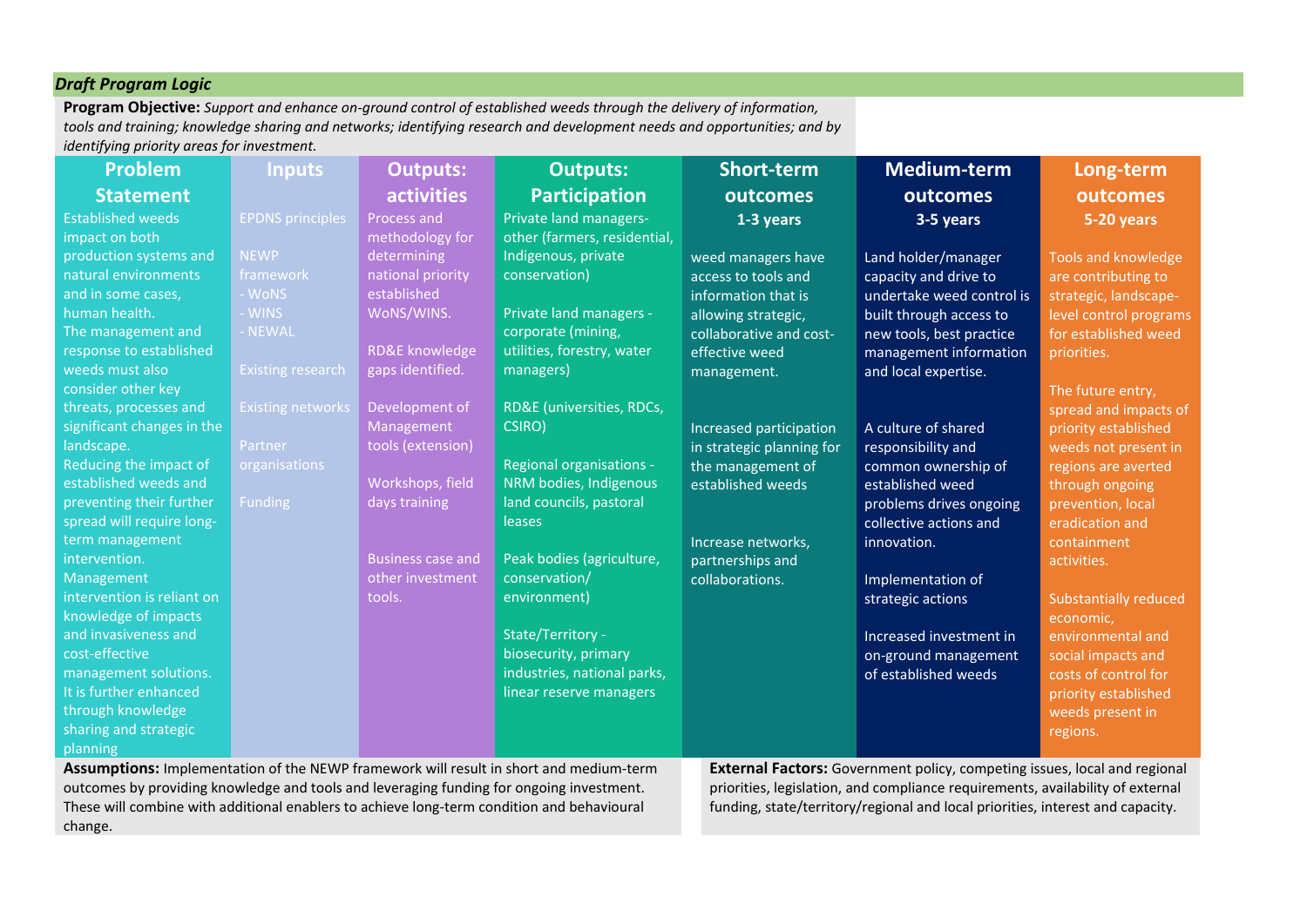# *Three key elements in the NEWP framework*

WoNS is an internationally recognised initiative that has delivered strategic and collaborative management for established weeds. The initiative was launched in 1999 to address Goal 2 of the of the then National Weeds Strategy; to reduce the impact of existing weed problems of national significance. Leveraging effort from the local to the national level, the initiative brought together community, industry, and government to reduce the impacts and minimise the spread of widespread weeds by:

- identifying shared national priority actions, supported through national coordination
- building knowledge, tools, and capacity for best practice management and
- supporting, encouraging, and facilitating on-ground action.

Subsequent reviews of the program identified areas of improvement, concluding that:

- I. a single single-species approach to weed management is now less desired
- II. WoNS species are not always the priority of partners, or form only part of broader landscape-scale land management issues that need to be addressed and
- III. there is a need to maintain currency of the management tools and capability of the existing 32 and future WoNS once national coordination ceases and new WoNS are added.

Building on these successes and learnings, the NEWP framework proposes a revitalised WoNS program, together with two additional elements to address establish weed management:





# *Weeds of National Significance (WoNS)*

The achievements realised under the WoNS initiative include research and development outputs, best practice management tools and training, extension advice, updates to policy and national collaboration. There are currently 32 Weeds of National Significance (WoNS) and the proven delivery model associated with WoNS brings:

- existing networks and support
- well recognised and highly valued brand within the community
- detailed, risk-based assessment process that can be modified/applied to new species and is consistent with the EPDNS framework (refer to Module 3)
- collaborative, cross-jurisdictional approach to national coordination, with an emphasis on community and industry
- strong return on investment with funds leveraged from all stakeholders.

For these reasons WoNS continues to form a core element of the NEWP framework delivery.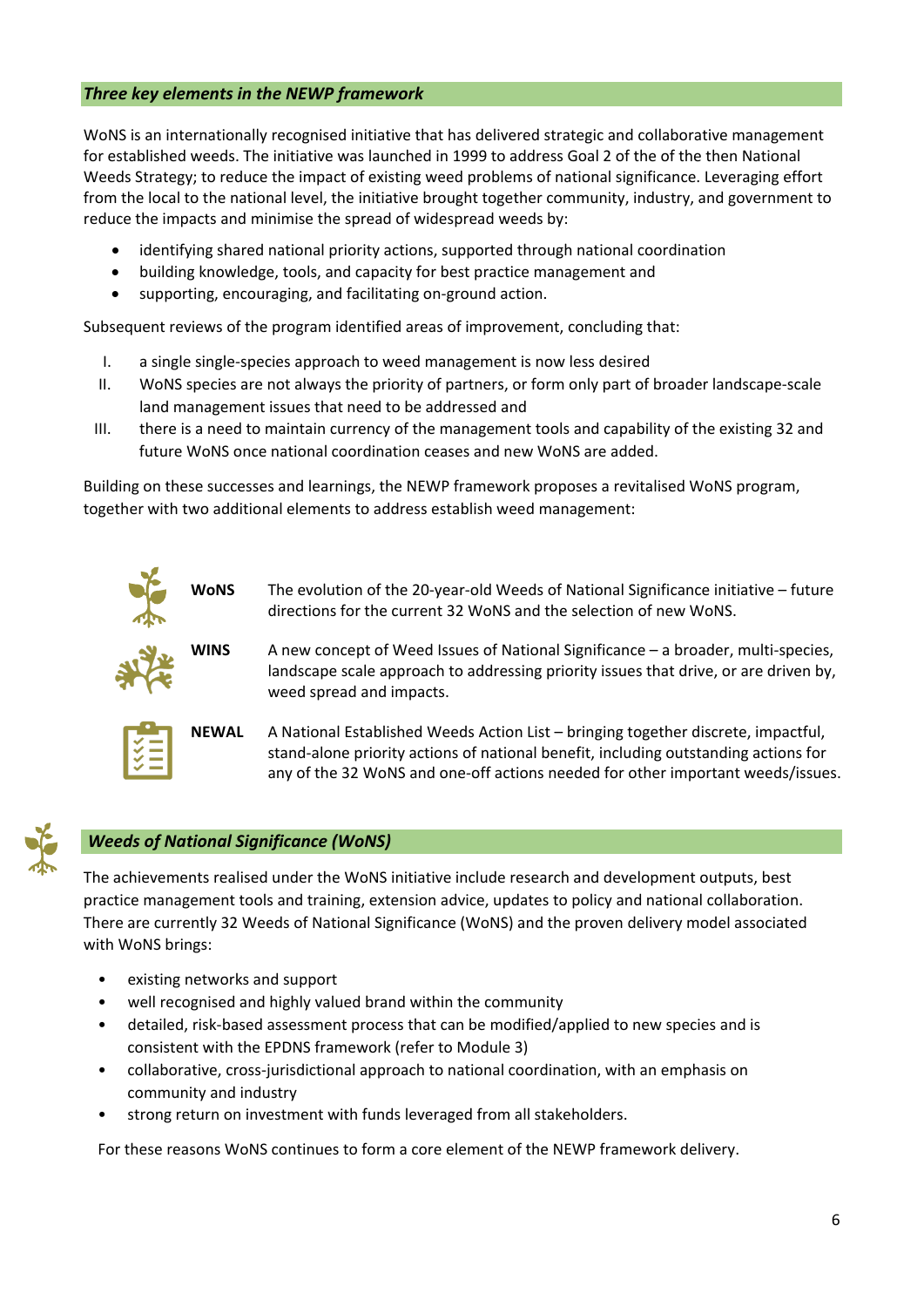

# *Proposed new concept of Weed Issues of National Significance (WINS)*

WINS takes a holistic view of established weeds by addressing high priority issues across Australia that involve multiple species of weeds. This includes how established weeds interact with other threats (for example, bushfire or drought), broader management and use of natural resources.

WINS seeks to:

- better integrate established weed management with managing and responding to other key threats and significant changes in landscapes
- address the underlying causes of weed invasion and difficulties in their control, which could include biological, spatial or social dimensions
- better integrate established weed management with managing and responding to other key threats and significant changes in landscapes.

Categories under which issues could be nominated for WINS would include:

- 1. **Technological impediments** to managing established weeds
- 2. **Wicked problems** social or cultural problems in weed management that are difficult to solve
- 3. **Integrating management**  managing established weeds together with other management issues (e.g. bushfires or drought) to achieve broader natural resource management outcomes.
- 4. **Protecting economic, environmental and social assets** where key ecosystems, industries or communities across Australia need improved tools or processes to manage similar threats posed by established weeds

A process for selecting WINS has been developed. Details can be found in the WINS module.

# *Proposed National Established Weeds Action List (NEWAL)*

NEWAL's primary purpose would be to prioritise actions for national coordination that would manage and complete outstanding national actions from WoNS/WINS strategic plans. Initially its scope would include critical, nationally beneficial actions not yet done for the existing 32 WoNS. Over time it would also include outstanding national actions for new WoNS/WINS.

NEWAL could also include discrete, stand-alone nationally significant actions for non-WoNS/WINS. This could include weeds or issues nominated but not successful in becoming WoNS or WINS. In this way, the NEWAL could become an investment prospectus for co-investment on national established weed priorities.

## *Proposed national repository for established weed knowledge*

Whilst the foundational work delivered through the framework (such as research, best practice information, improved control options) is critical, so too is continued on-ground management. Established weeds and associated issues will require attention and management for many years to come and there is a need to maintain a level of support to those undertaking this work. The framework can assist with this by ensuring the benefits of national coordination remain current, by developing and maintaining a national repository for established weeds information. This knowledge base may include:

- Updating national priority action maps to highlight strategic management locations
- Periodic review of changes to control options (e.g. registered herbicides)
- Maintaining/updating best practice information (e.g. via Weeds Australia website)
- Continued inclusion of WoNS as priority species for consideration in funding programs
- Continued integration of national objectives with regional and state policy and planning approaches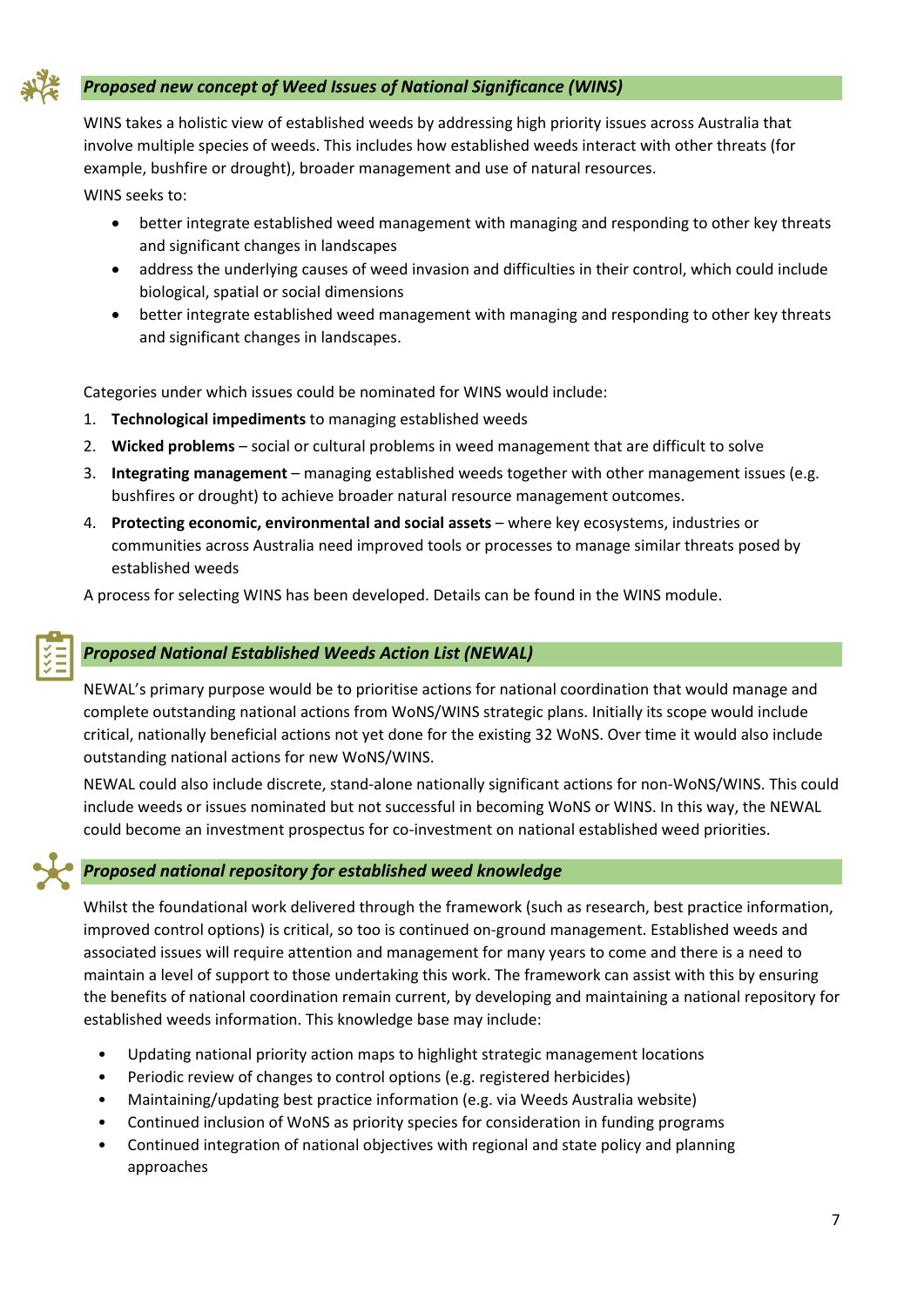- Maintaining current legislation requirements (preventing sale, trade and movement as a minimum) and
- Maintaining communication activities to raise awareness of WoNS, their impacts and management options.

# *Implementation of the NEWP framework through Strategic Plans*

National strategic plans will be developed for each element (WoNS/WINS/NEWAL) and will provide clarity and direction on priority actions and focus the efforts of all stakeholders towards mitigating the impacts of established weeds.

Development and implementation of strategic plans will be based on the successful model used for the existing 32 existing WoNS, where taskforces, facilitated by a national coordinator, drafted and implemented plans and used established networks to link to broader interest groups and stakeholders.

Strategic plans and associated progress reviews also provide a mechanism to identify when national coordination of WoNS, WINS and NEWAL can be reduced and allow for new priorities to be added. Three levels of national coordination have been identified:

Phase 1 – highest level of national coordination (WoNS and WINS, approximately 3-5 years)

Phase 2 – reduced coordination (NEWAL, approximately 1-2 years)

Phase 3 - no national coordination (maintenance of national repository).

WoNS and WINS move from Phase 1 to Phase 2 when few strategic actions remain and they can conceivably be completed with less national coordination. Whilst indicative times are given above, progression is based on level of achievement of actions. National coordination ceases when all strategic actions are complete (Phase 3).

The NEWAL strategic plan is likely to take the form of an operational workplan that is subject to regular revision to remove completed actions and add new actions.

## *National Governance and Coordination*

An optimal governance model is needed that involves all stakeholder voices in national decision-making.

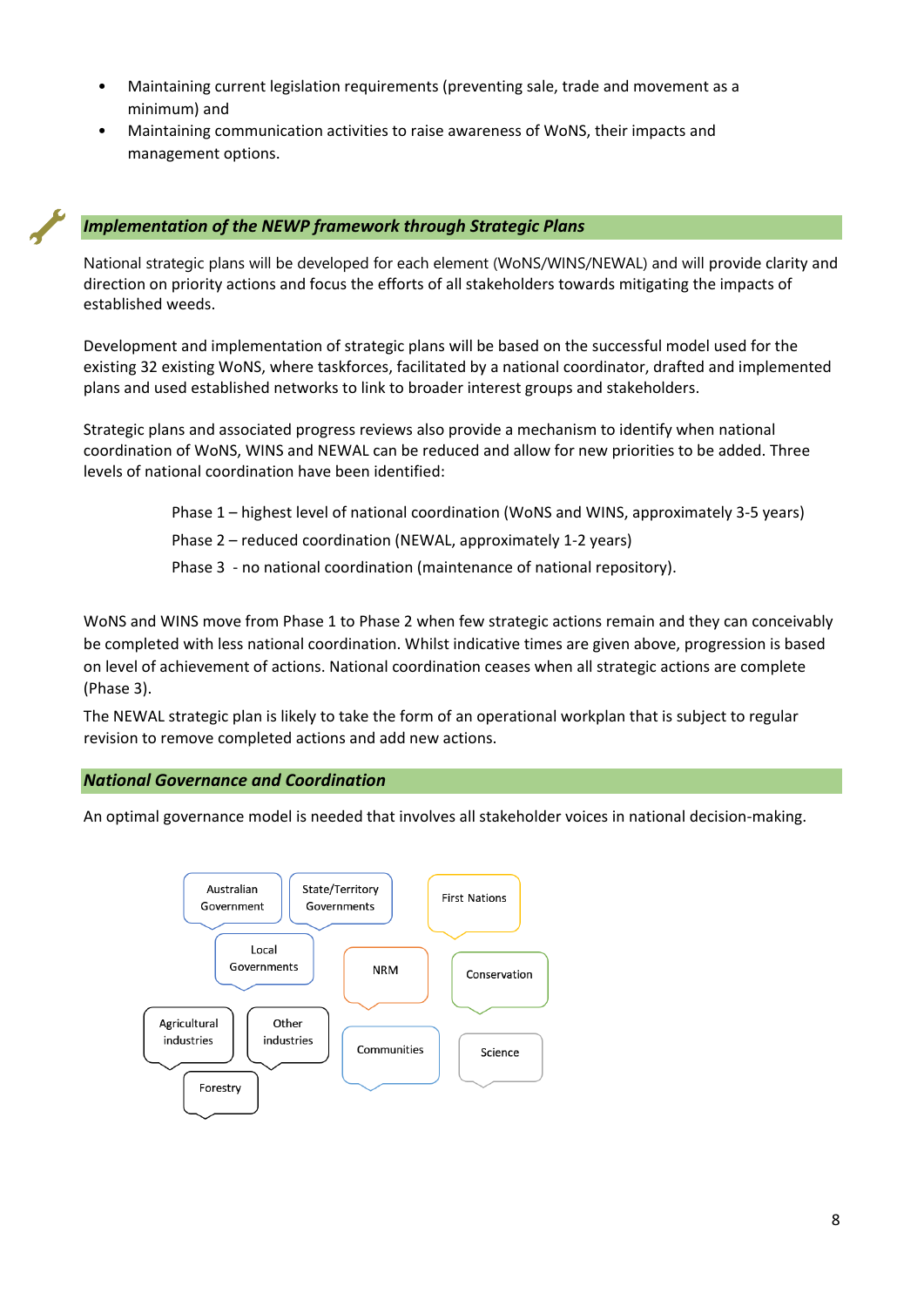

Feedback is sought on governance and coordination options proposed for:

- A **national steering group** that would oversight NEWP implementation
- **Taskforces** for WoNS and WINS implementation
- A national established weed management **facilitator**
- Hosting arrangements of WoNS and WINS **national coordinators**

Suggested interactions between these governance and coordination components and broader stakeholders are illustrated in the above figure.

#### *Measuring the success of the NEWP framework*

A draft program logic has been developed (see page 5) that describes how the NEWP framework will result in short and medium-term outcomes as a direct result of the program, while also contributing to and facilitating long term on-ground outcomes. Two levels of evaluation are proposed as follows: